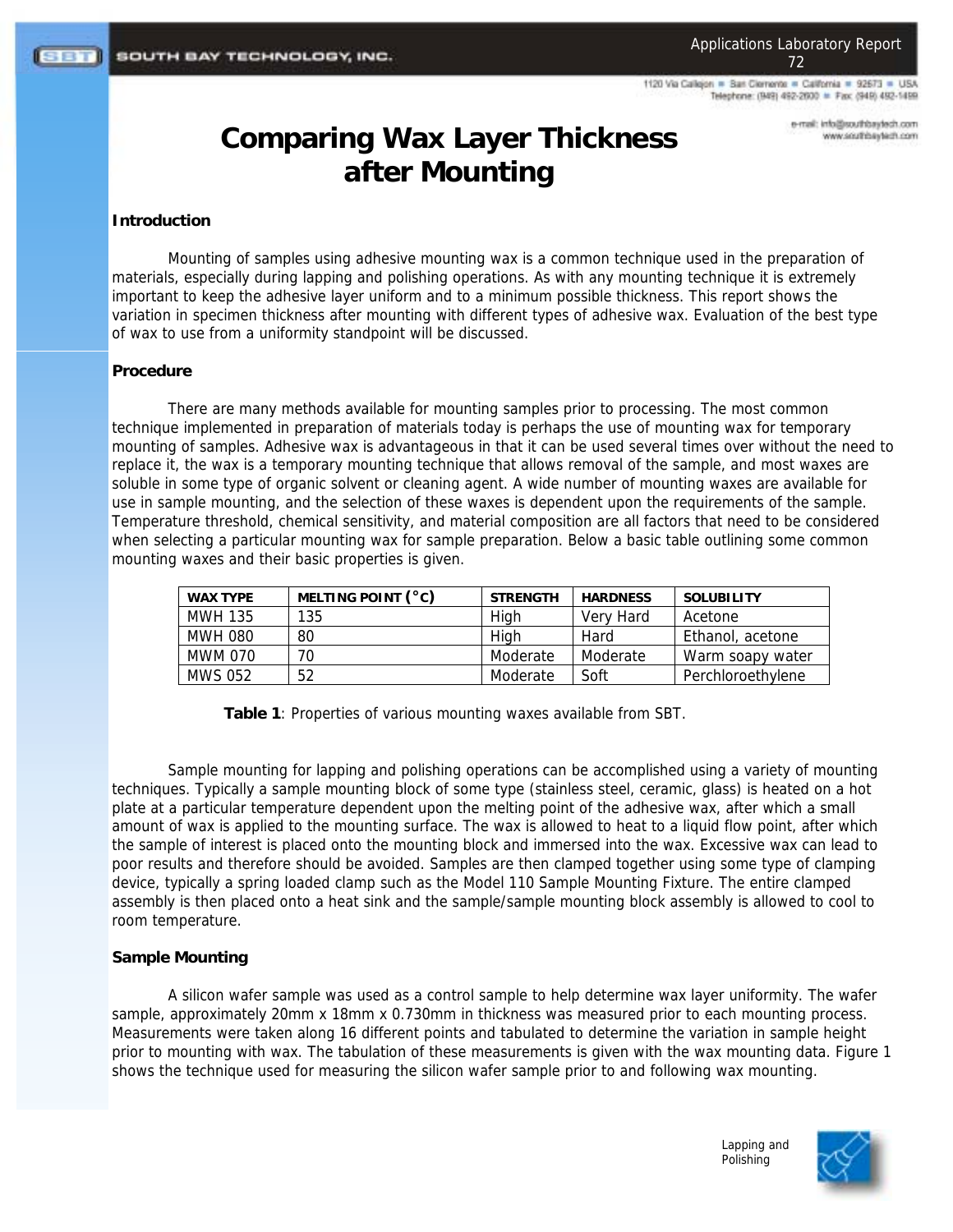SOUTH BAY TECHNOLOGY, INC.

1120 Via Calleion = San Clemente = California = 92673 = USA Telephone: (949) 492-2600 = Fax: (949) 492-1499

> e-mail: info@southbaytech.com www.southbaytech.com



**Figure 1:** Schematic illustration of the technique used for measuring thickness of the silicon wafer both before and after wax mounting. At left is an illustration of the silicon sample and the measurement points. At right is a basic illustration of the depth gauge arrangement used for measuring thickness.

## **MWS052 Wax**

This wax is characterized as a very soft mounting material with a low melting point of approximately 52° Celsius. Although this is the listed melting point, the actual flow point of the mounting wax appears to be slightly above this threshold and was found to be closer to 65° Celsius. A glass mounting plate was heated on a hot plate set at 65° Celsius and allowed to heat for approximately 5 minutes. Following this heating process, a small amount of wax (approximately 2 grams) was applied to the glass plate and allowed to melt completely. The silicon wafer sample was placed onto the wax and pressed down using tweezers. The glass plate/sample assembly was then placed into the Model 110 Sample Mounting Fixture and clamped together, placed onto a Model 125 Cooling Tray, and allowed to cool to room temperature. Total cycle time was approximately 7 minutes. Following mounting the sample and glass plate were cleaned using solvents to remove excess mounting wax prior to measurement on the depth gauge.

## **MWM070 Wax**

This wax is characterized as a moderate hardness mounting material with a low melting point of approximately 70° Celsius. Although this is the listed melting point, the actual flow point of the mounting wax appears to be slightly above this threshold and was found to be closer to 80° Celsius. A glass mounting plate was heated on a hot plate set at 85° Celsius and allowed to heat for approximately 5 minutes. Following this heating process, a small amount of wax (approximately 2 grams) was applied to the glass plate and allowed to melt completely. The silicon wafer sample was placed onto the wax and pressed down using tweezers. The glass plate/sample assembly was then placed into the Model 110 Sample Mounting Fixture and clamped together, placed onto a Model 125 Cooling Tray, and allowed to cool to room temperature. Total cycle time was approximately 7 minutes. Following mounting the sample and glass plate were cleaned using solvents to remove excess mounting wax prior to measurement on the depth gauge.

### **MWH080 Wax**

This wax is characterized as a hard mounting material with a melting point of approximately 80° Celsius. Although this is the listed melting point, the actual flow point of the mounting wax appears to be slightly above this threshold and was found to be closer to 90° Celsius. A glass mounting plate was heated on a hot plate set at 90° Celsius and allowed to heat for approximately 5 minutes. Following this heating process, a small amount of

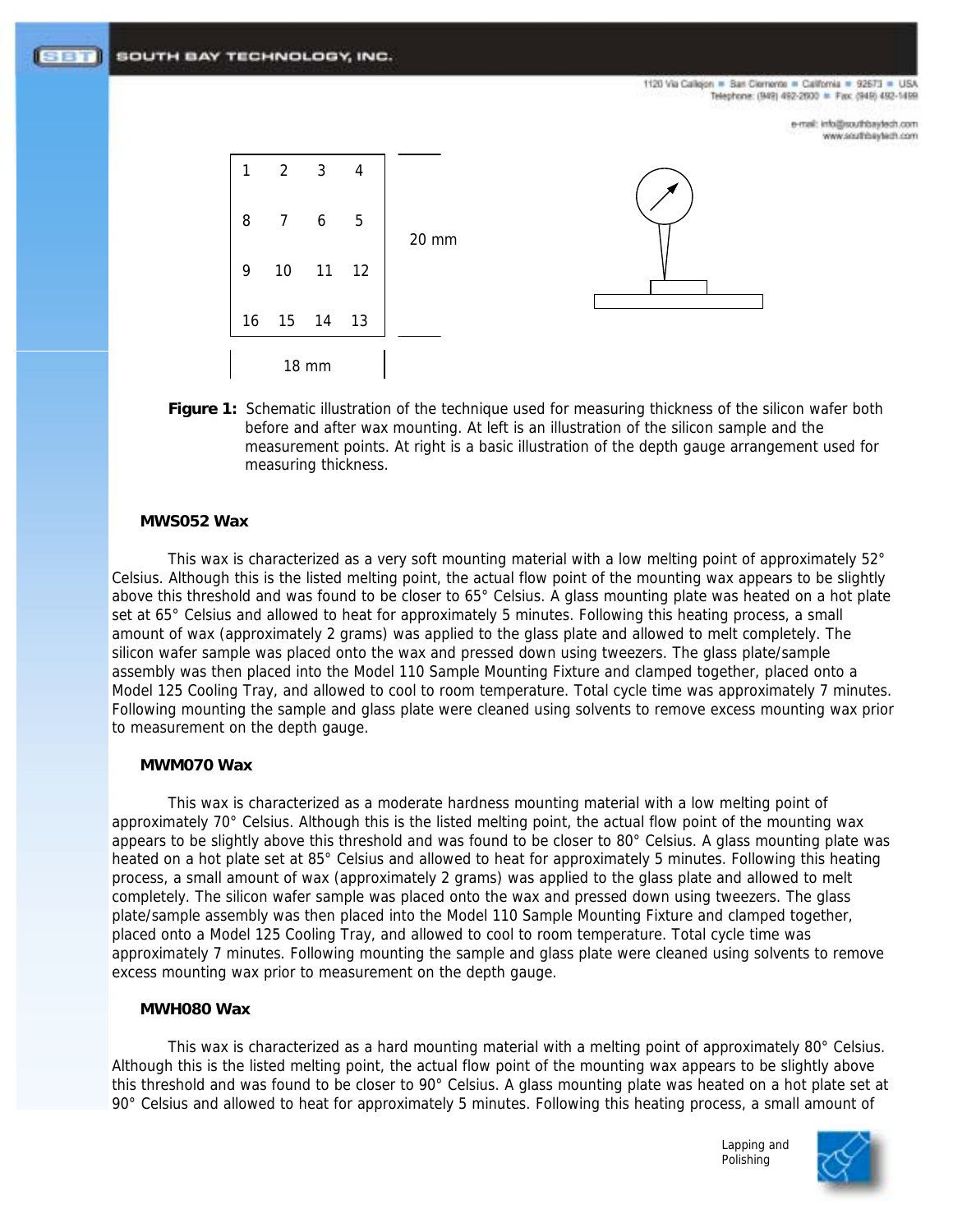1120 Via Calleion = San Clerrente = California = 92673 = USA Telephone: (949) 492-2600 = Fax: (949) 492-1499

> e-mail: info@southbaytech.com www.southbaytech.com

wax (approximately 2 grams) was applied to the glass plate and allowed to melt completely. The silicon wafer sample was placed onto the wax and pressed down using tweezers. The glass plate/sample assembly was then placed into the Model 110 Sample Mounting Fixture and clamped together, placed onto a Model 125 Cooling Tray, and allowed to cool to room temperature. Total cycle time was approximately 7 minutes. Following mounting the sample and glass plate were cleaned using solvents to remove excess mounting wax prior to measurement on the depth gauge.

#### **MWH135 Wax**

This wax is characterized as a very hard mounting material with a melting point of approximately 135° Celsius. The actual flow point of the mounting wax appears to be about the same as the listed melting point of the wax. A glass mounting plate was heated on a hot plate set at 127° Celsius and allowed to heat for approximately 5 minutes. Following this heating process, a small amount of wax (approximately 2 grams) was applied to the glass plate and allowed to melt completely. The silicon wafer sample was placed onto the wax and pressed down using tweezers. The glass plate/sample assembly was then placed into the Model 110 Sample Mounting Fixture and clamped together, placed onto a Model 125 Cooling Tray, and allowed to cool to room temperature. Total cycle time was approximately 7 minutes. Following mounting the sample and glass plate were cleaned using solvents to remove excess mounting wax prior to measurement on the depth gauge.

## **Results**

Following measuring of each mounted sample the results were plotted on graphs to illustrate the differences in wax uniformity following mounting. Waxes that exhibited the highest amount of variation were the MWS052 and the MWH080 mounting waxes. The MWS052 mounting wax exhibited a thickness variation of 30  $\mu$ m from the lowest to highest value. From the graph it is clear that the sample height is not uniform, a direct result from the wax layer under the sample being uneven. Similarly, the MWH080 mounting wax displayed similar behavior following mounting. A total variation of 25 µm was observed with the mounted sample, clearly showing uneven wax layer under the sample. These two graphs are given below.





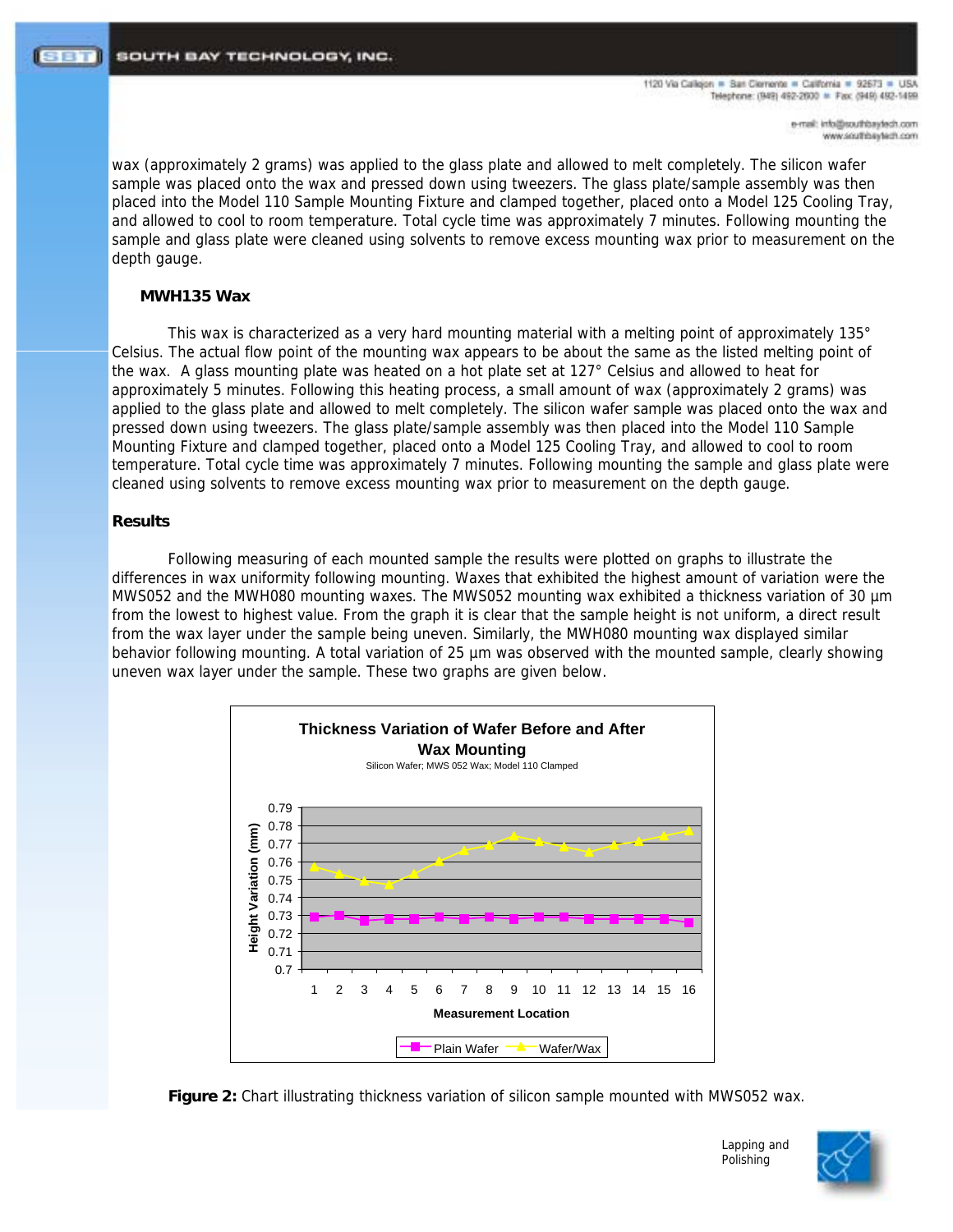1120 Via Calleion = San Clemente = California = 92673 = USA Telephone: (949) 492-2600 = Fax: (949) 492-1499

> e-mail: info@southbaytech.com www.southbaytech.com





Conversely, the MWM070 and MWH135 mounting waxes displayed excellent uniformity following mounting. The MWM070 wax showed thickness variation of 4 µm after wax mounting, and displays no inconsistent thickness variation. Results obtained from MWH135 mounting procedures were virtually identical with a thickness variation of only 4 µm from the original thickness.







Lapping and Polishing